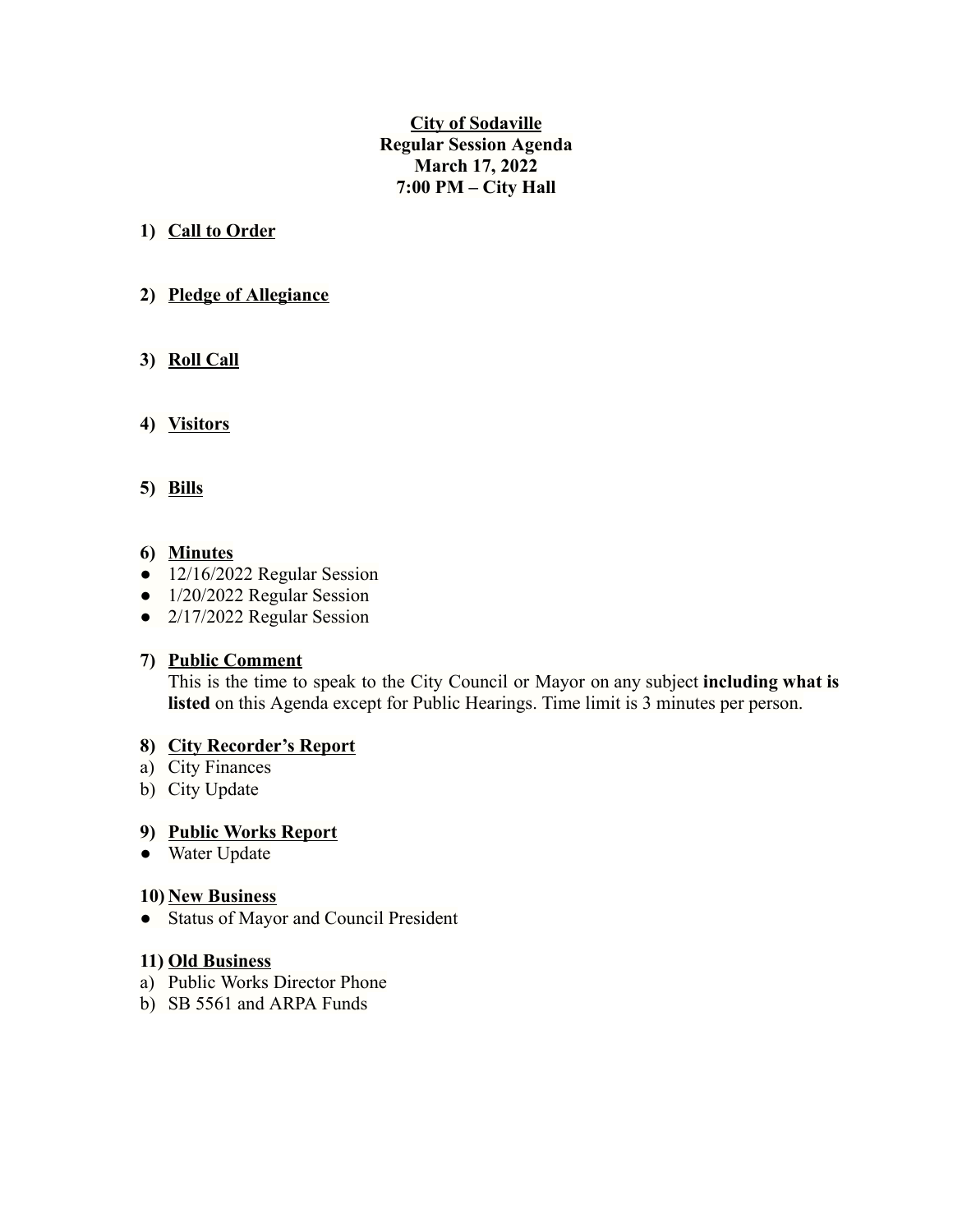## **12) Public Comment**

This is the time to speak to the City Council or Mayor on any subject **other than what is listed** on this Agenda except for Public Hearings. Time limit is 3 minutes per person.

# **13) Council Reports**

# **14) Adjourn**

**PUBLIC COMMENT** There are two times at every regular City Council meeting when the public has an opportunity to address the City Council. The first time is reserved for questions or statements regarding items appearing on the agenda, except public hearings and the merits of land use issues. The second time is at the end of the agenda. At this time, you can address the City Council on any matter of public concern, other than an agenda item. The Mayor will announce the time for public comment, and invite persons to address the City Council. Each person has three minutes to address the City Council. *PUBLIC COMMENT is not accepted during the meeting other than at those times.*

Individuals needing special accommodations such as sign language, foreign language interpreters or equipment for the hearing impaired must request such services at least 48 hours prior to the City Council meeting by calling 541-258-8882.

"*The City of Sodaville is an equal opportunity provider and employer."*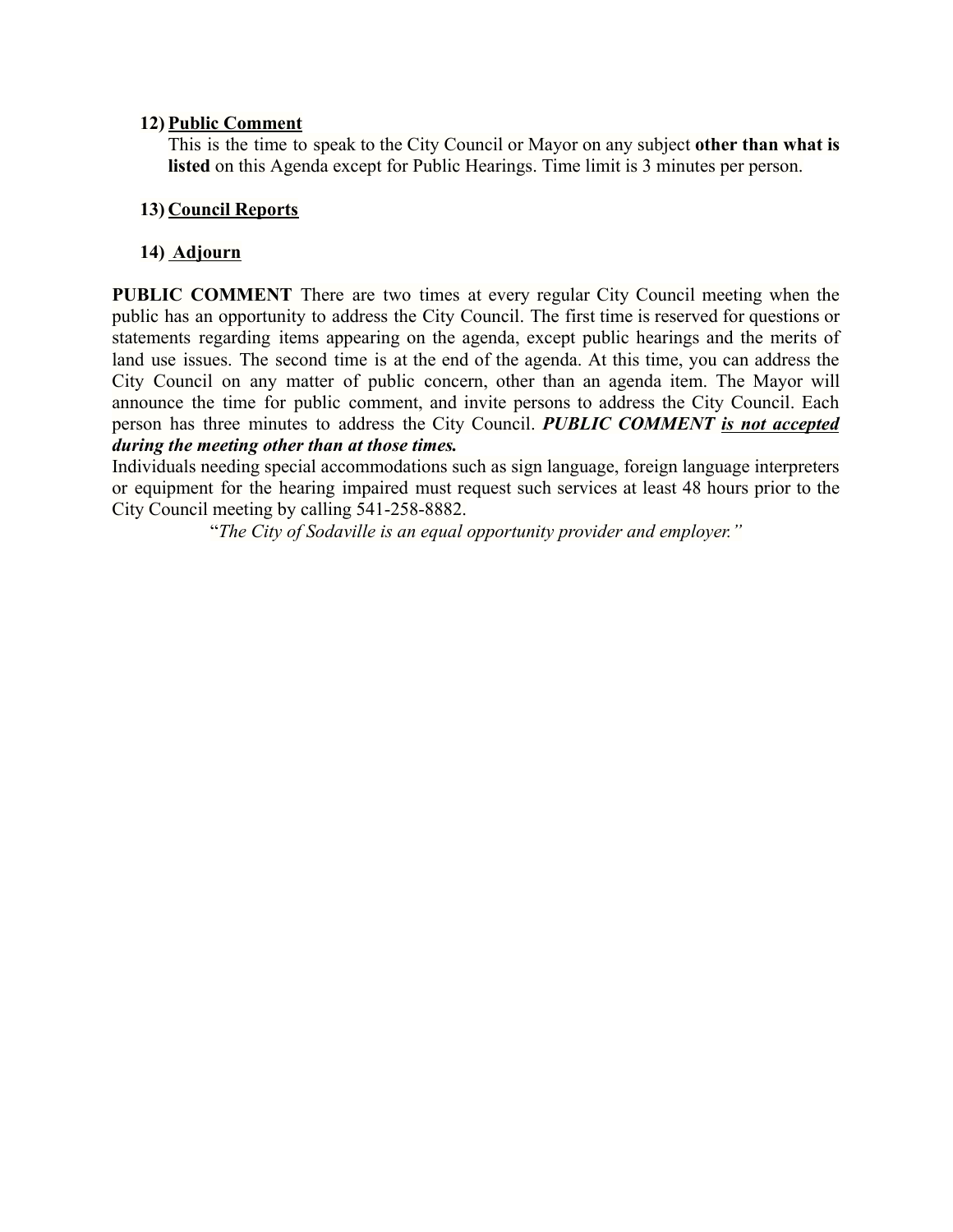## **8.a. City Finances**

## **Account Balances March 10, 2022**

- Checking: \$47,760.53
- ARPA Funds: \$38,293.28
- LGIP: \$138,759.21
- Petty Cash: \$500.00

# **8.b. City Update**

## **City Recorder's Report**

I began working as City Recorder on March 1, 2022. The office was closed during the first week due to training. Office hours as of March 7, 2022 are 8AM-2PM, Monday-Friday, and by appointment.

Work has focused primarily on familiarizing myself with City governance, operations, and initiatives. I am placing myself on City accounts as the new representative for the City and introducing myself to other regional leadership. I participated by phone in the March 8 meeting of the Linn County Board of Commissioners, and I am arranging meetings with other local education, government, and state officials who collaborate with the City.

## **Priority List Progress**

- 1. Change passwords.
	- a. Passwords for most known accounts changed on first day. Certain account detail information is not on file and needs to be changed.
- 2. Take over as account representative.
	- a. I have made myself the point of contact for the City's Internet and phone service and the City's LGIP account with EON. Other accounts are in progress. Intergovernmental partners are being informed that I am the new POC.
- 3. ARPA Grant Research.
	- a. The City may use ARPA funds for any project covered by the US Treasury's Final Rule. First tranch funding does not need to be spent before the second tranch to be delivered in July or August. The City may not use the second round of ARPA funds to reimburse ourselves if funding from reserves is used for expenditures in concert with ARPA funds during this fiscal year.
- 4. SB 5561 Grant Research.
	- a. The Oregon Department of Administrative Services needs a one-sentence summary of the primary and secondary expected uses of SB 5561 funding. Once funds are received, the City may use the funds for community well assistance.
- 5. Public Works Director Phone Procurement.
	- a. Comcast does not offer mobile phone services to government agencies. A \$249 phone with 3 months of service normally at a \$45 per month value is being purchased.
- 6. Review Emails.
	- a. The email inbox has been cleaned of nonessential communications and emails going back to December 15 are being reviewed.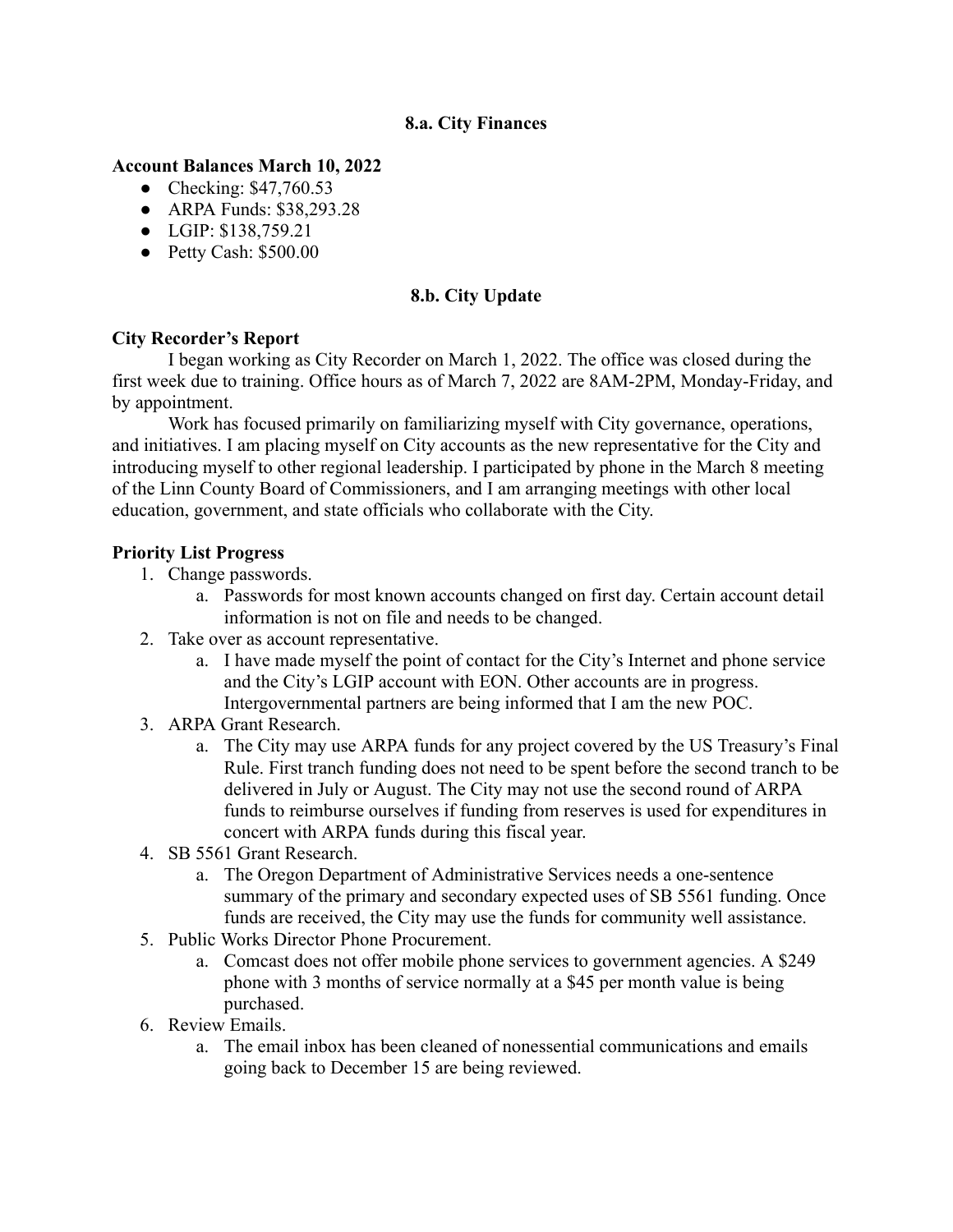- 7. Read the Intertie Book.
	- a. Review of the Intertie book is in progress. A call with state partners to learn about project history and status is scheduled for March 14.
- 8. Begin Budget Process.
	- a. Updated Budget forms for the 2022-2023 fiscal year have been procured. Budget Committee membership review has begun. The participation of Budget Committee member Peggy Bishop for the final year of her current term is confirmed. The status of Mayor Emeritus Suzie Hibbert's participation is not confirmed. 5 total members are needed to serve staggered 3-year terms.
- 9. Review RV use on properties.
	- a. The City has a process in place to allow the temporary use of RV's. An RV may be inhabited on a residential property for an initial period of 6 months, with 3 additional 6-month terms available. Medical hardship dwellings are permitted. The relevant Ordinance should be amended to recognize COVID-related issues.
- 10. Take over water bills.

a. I am training with Councilor Olivares and expect to be able to take over in April.

- 11. Take over entering payments.
	- a. The City's contract accountant is currently performing this duty.
- 12. Research changes to city tax rate.
	- a. The City levies ad valorem property taxes at a rate of \$0.4452 per assessed \$1,000.00. The Constitutional maximum for properties is \$0.50 per assessed \$1,000.00. City properties are likely in compression which means that even if the City's tax rate is increased to \$0.50, the combined property tax rate of all local governments is higher than the maximum and the City will not see an increase in revenue due to an increase in taxes. Limited duration taxes called "Local Option" taxes, as well as bonds, may be levied, but they must be for specific uses and fixed durations as directed by the Constitution and applicable law.
- 13. Research water costs and feasibility.

a. Water cost research is currently centered on the use of existing grant funds.

- 14. Take over making deposits.
	- a. Council President Perry is still making deposits.
- 15. Take over website and newsletter.
	- a. The City website has been updated and the first 2022 edition of "Sodaville Springs" was distributed with March water bills.
- 16. Organize Charter, Resolutions, and Ordinances.
	- a. City ordinances are being digitized at a rate of 2 per day. This means that old printed and typewritten documents are being retyped so that they can be easily accessed and searched. This work is slow but it is regular and will make City documents easier to use, understand, and update.
- 17. Identify required storage and clean out unnecessary files and electronic devices.
	- a. Two former office laptops have been reviewed. One is password-locked and runs Windows 7. Another is a fully-functional Windows 10 laptop. Others in review.
- 18. Update/Upgrade Water Billing Systems.

a. Research is currently centered on the use of existing grant funds.

- 19. Develop a more secure system for petty cash, blank checks, and secure data/backups.
	- a. City checks and cash assets are being appropriately secured and stored.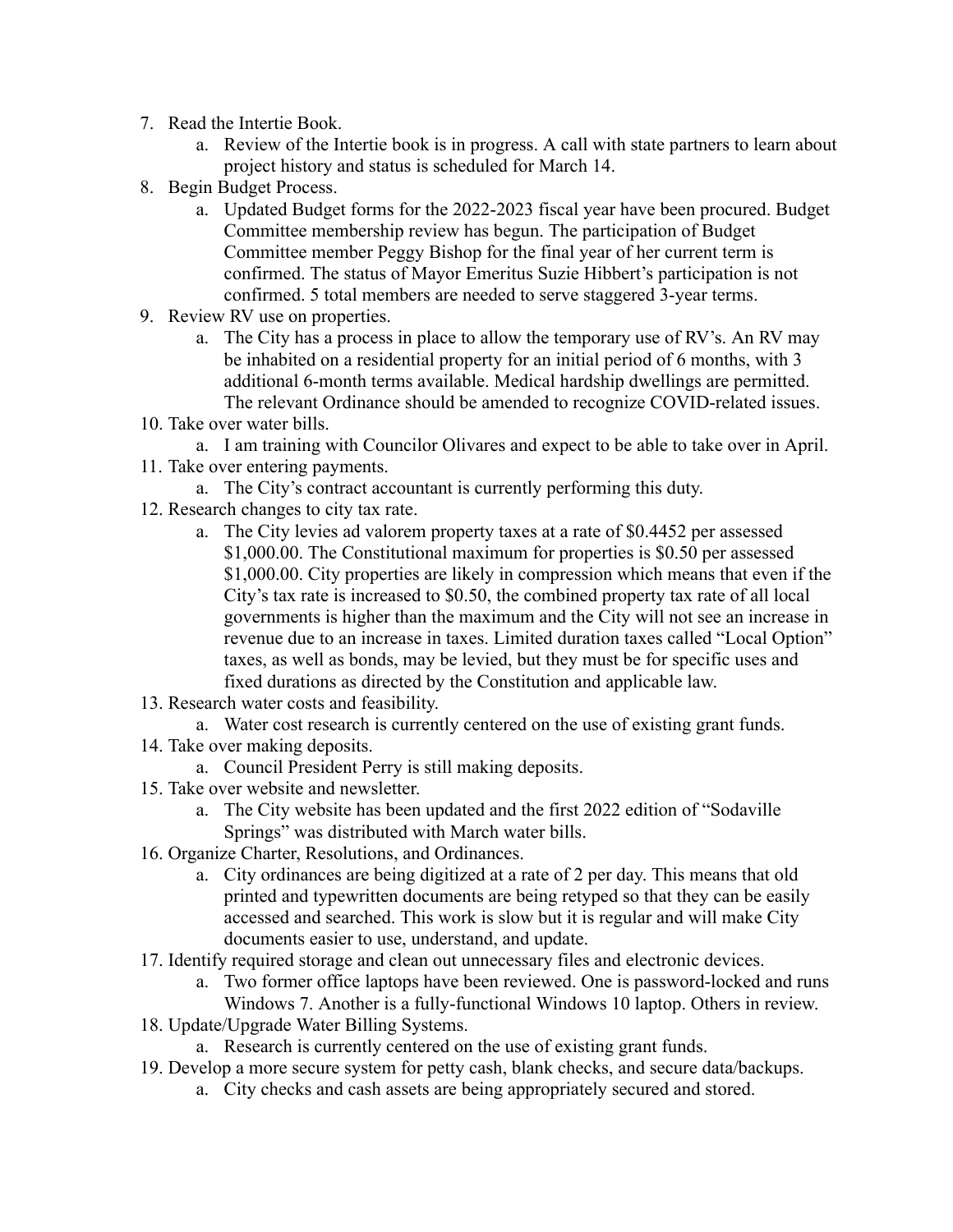## **9. Public Works Director Update**

## **Water**

The city's wells produced  $442400$  gallons. The city trucked in  $\underline{0}$  gallons. Reservoir  $+ - 0$  gallons *The city sold* 394740 gallons *Difference of* 47660 gallons. -10.7%

3/2/22 2021 Annual Summary Report Cross connection & backflow report completed.

- 3/3/22 Battery backup at compound died. Replaced 3/8/22 with no impact on water plant PLC. Compound computer was unuseable during this period.
- 3/8/22 Permit Condition Water-Level Report –Completed (periodic static water level measurements)
- **Parks –** Soda Spring restrooms will be reopening 4/4/22

**Streets** -Nothing to report

**Misc.-** Request to attend 28th Annual Summer Classic Conference. August 22-25 2022 For continued

education. Early member registration \$315.00

Shilo Inn Aug. 21-25 2022 as of 3/9/22 \$860.00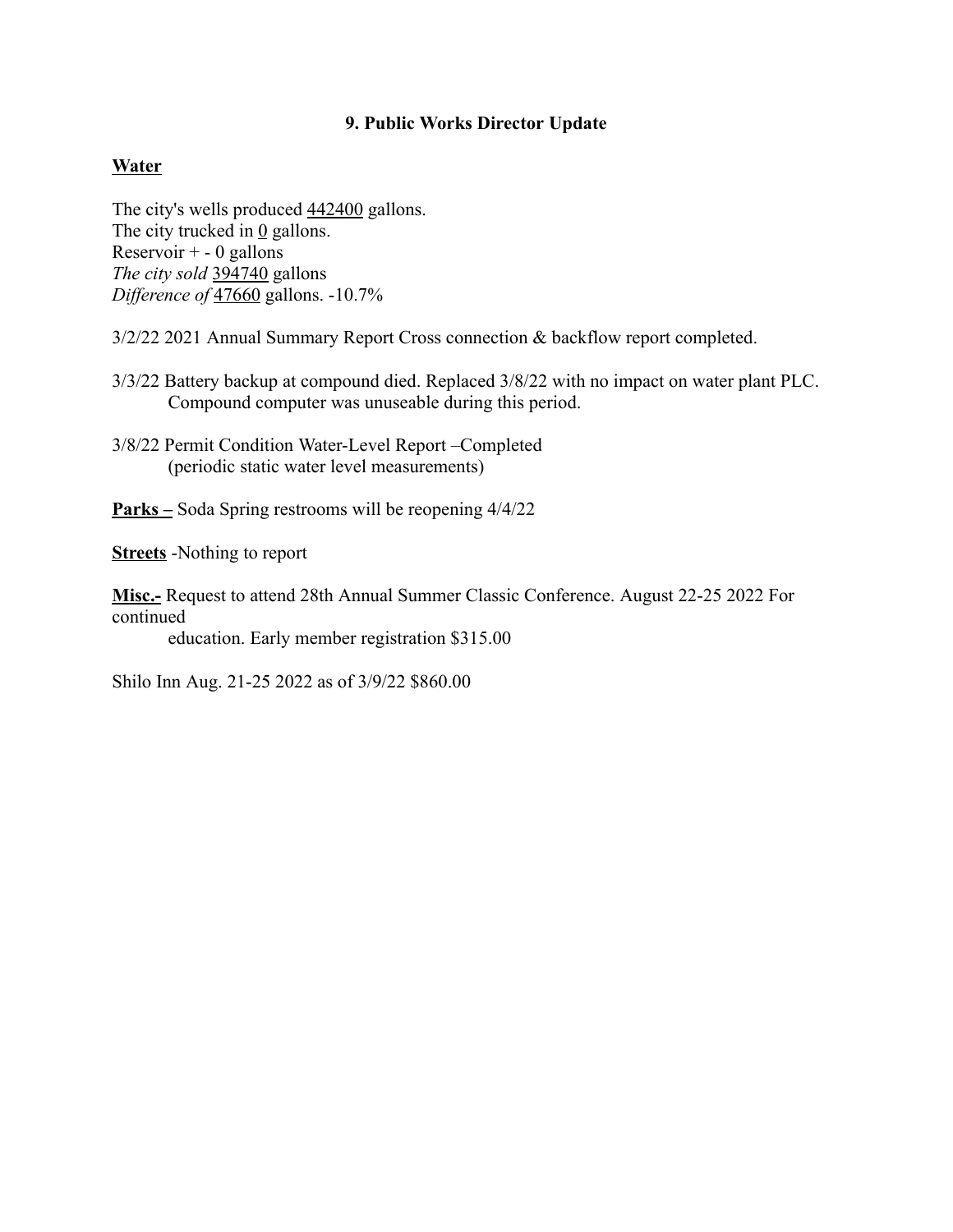#### **10. Status of Mayor and Council President**

Mayor Lori McAllen resigned from the Council effective December 31, 2021. In Accordance with Charter Article IV Section 17 (2)(b), Council President Roger Perry has performed the duties of Mayor because Mayor Emeritus McAllen is unable to function as Mayor due to the vacancy in the office. President Perry agreed to perform the duties of Mayor at the January 20, 2022 Council meeting, but the Council did not formally vote to appoint him to serve as Mayor.

Under the Charter, a vacancy still exists in the office of Mayor as President Perry is still a member of the City Council serving as Council President and merely performing the duties of Mayor under the Charter. The Council must formally vote to appoint a Mayor. If the Council appoints President Perry to be Mayor, a vacancy will then exist in the office of Councilor and Council President. The Council may appoint a Council President and a Councilor at this meeting if President Perry is appointed Mayor.

**Action Needed:** The City Council must appoint a Mayor. If Council President Perry is appointed, the City Council must appoint a new Councilor and a new Council President.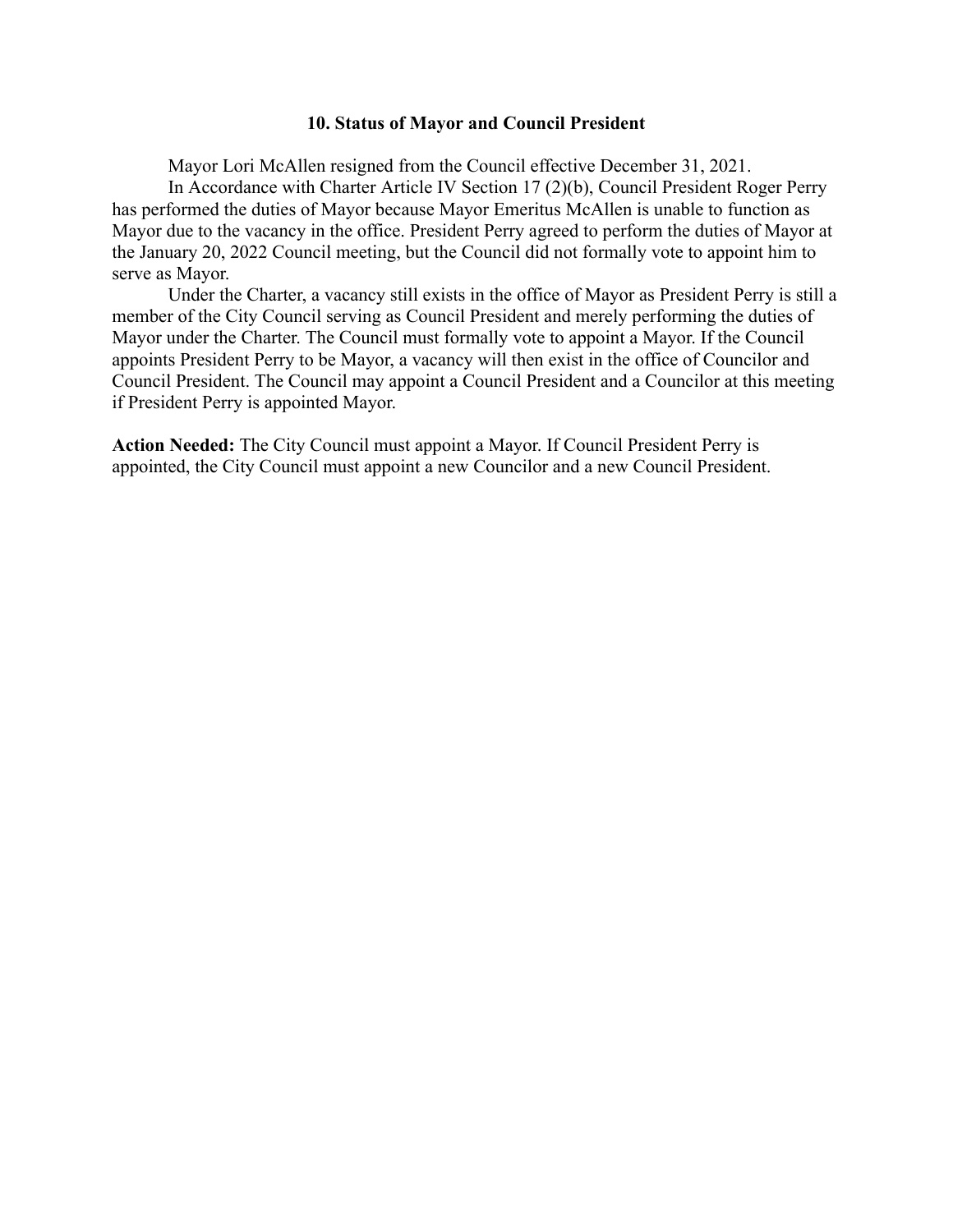# **11.b. OLD BUSINESS: SB 5561 AND ARPA FUNDS**

#### **Staff Summary**

Under SB 5561, the State provided Sodaville specifically with \$60,000 "to provide domestic and community well assistance." This is a very broad category. Once the Council names primary and secondary summaries of how this money will be used, this will be sent to DAS and the City will receive that check for \$60,000. These funds will be available to the City until June 2023.

The ARPA Funds are distributed in two halves, with the second half arriving in late July or early August 2022 due to a formula based on the increase in unemployment by state due to the COVID-19 pandemic. Sodaville's share of Oregon's NEU ARPA funds is \$76,586.56. As you know, the City has already received \$38,293.28. The City's ARPA funds can be used for any of the below Water & Sewer projects:

## **Clean Water State Revolving Fund**

✓ Construction of publicly owned treatment works

 $\sqrt{\frac{1}{\pi}}$  Projects pursuant to implementation of a nonpoint source pollution management program established under the Clean Water Act (CWA)

✓ Decentralized wastewater treatment systems that treat municipal wastewater or domestic sewage

✓ Management and treatment of stormwater or subsurface drainage water

- ✓ Water conservation, efficiency, or reuse measures
- $\sqrt{\frac{1}{2}}$  Development and implementation of a conservation and management plan under the CWA
- $\sqrt{\frac{1}{2}}$  Watershed projects meeting the criteria set forth in the CWA
- $\sqrt{\frac{1}{2}}$  Energy consumption reduction for publicly owned treatment works
- $\sqrt{\ }$  Reuse or recycling of wastewater, stormwater, or subsurface drainage water
- $\sqrt{\ }$  Security of publicly owned treatment works

## **Drinking Water State Revolving Fund:**

 $\sqrt{\frac{1}{2}}$  Facilities to improve drinking water quality

 $\sqrt{\ }$  Transmission and distribution, including improvements of water pressure or prevention of contamination in infrastructure and lead service line replacements

 $\sqrt{\ }$  New sources to replace contaminated drinking water or increase drought resilience, including aquifer storage and recovery system for water storage

 $\sqrt{\frac{1}{2}}$  Green infrastructure, including green roofs, rainwater harvesting collection, permeable pavement

 $\sqrt{\ }$  Storage of drinking water, such as to prevent contaminants or equalize water demands

✓ Purchase of water systems and interconnection of systems

 $\sqrt{\ }$  New community water systems

## **Additional Eligible Projects**

 $\sqrt{\frac{1}{\sqrt{\pi}}}$  Culvert repair, resizing, and removal, replacement of storm sewers, and additional types of stormwater infrastructure

 $\sqrt{\ }$  Infrastructure to improve access to safe drinking water for individual served by residential wells, including testing initiatives, and treatment/remediation strategies that address contamination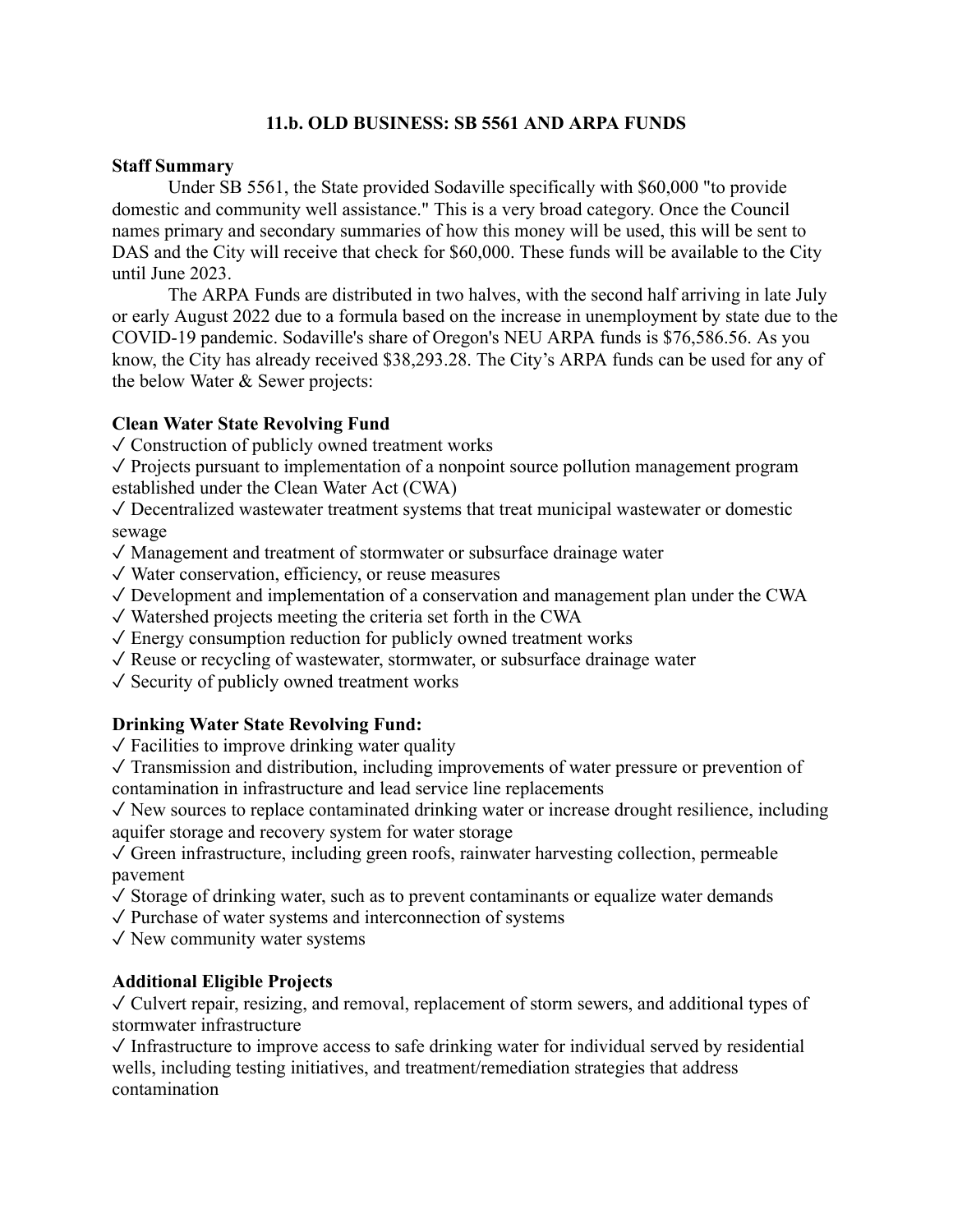$\sqrt{D}$  Dam and reservoir rehabilitation if primary purpose of dam or reservoir is for drinking water supply and project is necessary for provision of drinking water

 $\sqrt{\frac{1}{2}}$  Broad set of lead remediation projects eligible under EPA grant programs authorized by the Water Infrastructure Improvements for the Nation (WIIN) Act, such as lead testing, installation of corrosion control treatment, lead service line replacement, as well as water quality testing, compliance monitoring, and remediation activities, including replacement of internal plumbing and faucets and fixtures in schools and childcare facilities.

Please note that funds can be used in any of the categories below, even though right now the City is currently only investing in water.

- Replace lost public sector revenue, using this funding to provide government services up to the amount of revenue lost due to the pandemic
- Respond to the far-reaching public health and negative economic impacts of the pandemic, by supporting the health of communities, and helping households, small businesses, impacted industries, nonprofits, and the public sector recover from economic impacts
- Provide premium pay for essential workers, offering additional support to those who have and will bear the greatest health risks because of their service in critical sectors
- Invest in water, sewer, and broadband infrastructure, making necessary investments to improve access to clean drinking water, to support vital wastewater and stormwater infrastructure, and to expand affordable access to broadband internet
- Full List Here: <https://home.treasury.gov/system/files/136/SLFRF-Final-Rule-Overview.pdf>

As of March 1, 2022, the City possesses \$38k in ARPA funds that can be used for any project allowed under the US Treasury Department's Final Rule for the Coronavirus State & Local Fiscal Recovery Funds. Once the City provides the Oregon Department of Administrative Services with a one-sentence project description, the State will disburse the \$60k provided through SB 5561. The City will also receive an additional \$38k that can be spent this summer, meaning a total of \$132k that could ultimately be spent on water projects.

With the Council's approval at the March 17 meeting, the City can submit a notice to DAS that SB 5561 funds will be used to purchase radio water meters and additional equipment to upgrade City water delivery systems. Once the SB 5561 check is deposited, the City's Public Works Director can contact the company that provided the best quote and begin the process of ordering water meters. The City can fund the purchase of additional equipment to upgrade water delivery systems if any SB 5561 funds are left over. Regretfully, SB 5561 funds may not be used to purchase a truck. If SB 5561 funds are insufficient to purchase radio water meters, the City may use ARPA funds to complete the purchase. Councilors should review the summary of the US Treasury's final rule before a public discussion about the uses of SLFR funds.

# **ACTION**

DAS needs the City to provide a one-sentence description with the following information: "…Funding will be used to provide domestic and community well assistance including **the purchase of radio water meters** and **additional equipment to upgrade City water delivery systems**."